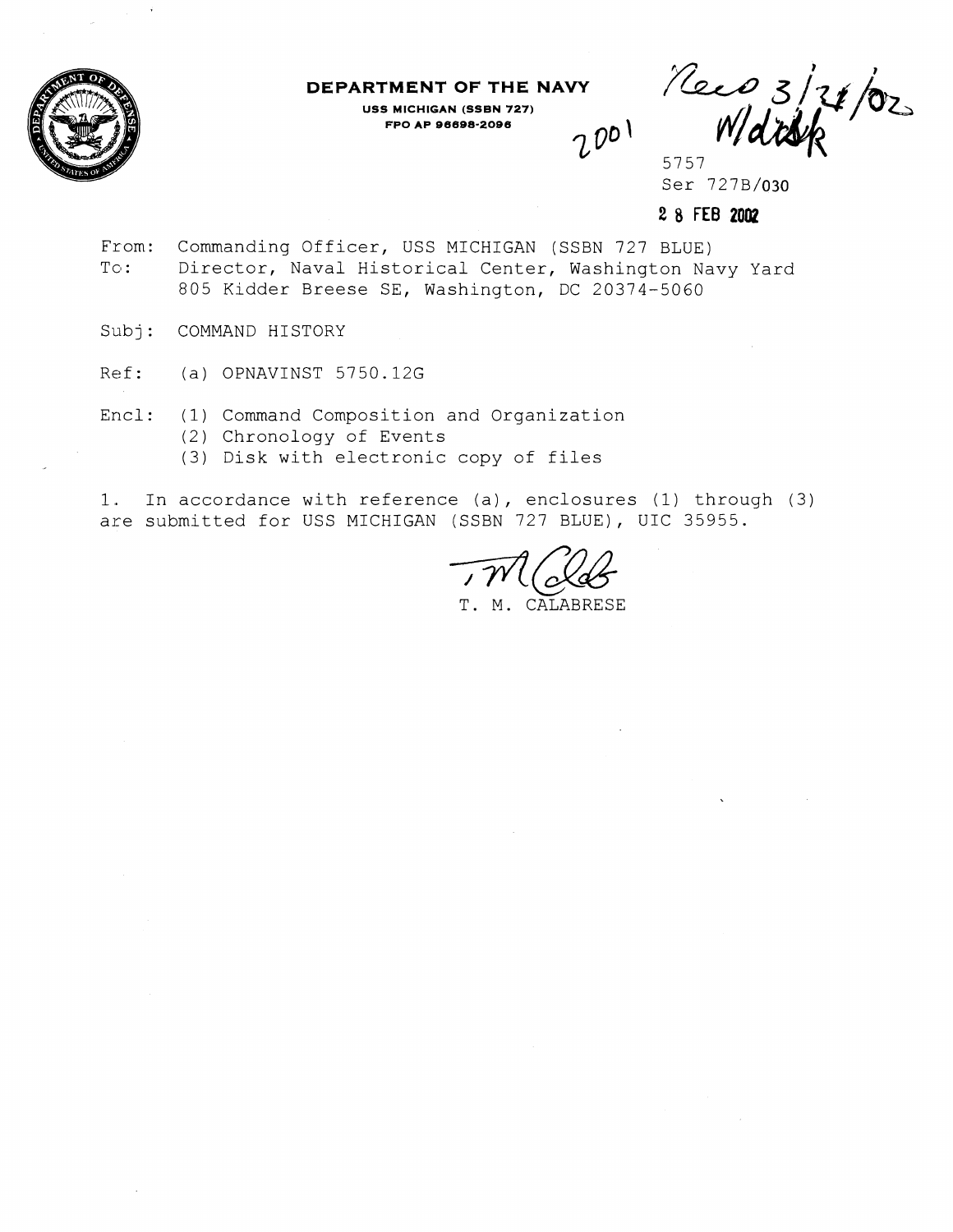## COMMAND COMPOSITION AND ORGANIZATION

1. UNIT IDENTIFICATION: COMMAND SHORT TITLE: USS MICHIGAN (SSBN 727) (BLUE) UIC: 35955 CO: COR Thomas M. Calabrese<br>
HOMEPORT: Bangor, Washington Bangor, Washington

2. Mission: The mission of the SSBN 726 Class submarine is to provide strategic deterrence against hostile attack by maintaining a continuous capability to deliver strategic missile attacks against hostile targets. In order to carry out this mission, SSBN 726 Class submarines are designed to perform the following tasks:

a. To operate at sea for extended periods as a highly reliable, survivable deterrent to a nuclear weapon attack by a foreign power, and to destroy designated targets with strategic missiles.

b. To remain undetected while fulfilling her strategic mission.

c. To operate defensively against submarine and surface ship threats as necessary to accomplish the mission.

3. Organization: USS MICHIGAN (BLUE), second in the TRIDENT classof nuclear strategic ballistic missile submarines, is commanded by Commander Thomas M. Calabrese (BLUE) and Commander Dietrich H. Kuhlmann I11 (GOLD).

There are presently eighteen TRIDENT submarines; eight are home-ported at Submarine Base Bangor, Washington and are assigned to Submarine Squadron 17.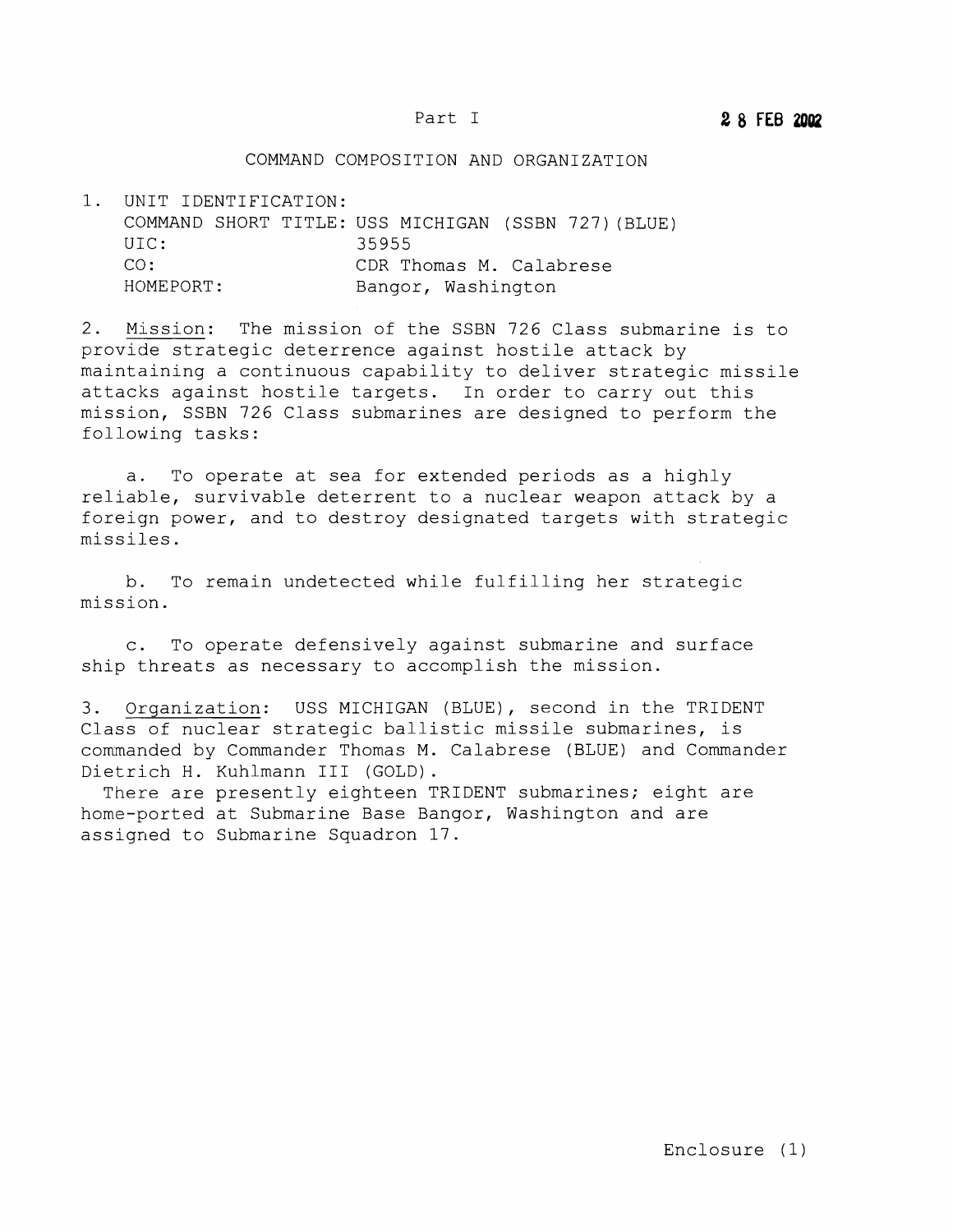## PART I1

2001 CHRONOLOGICAL SEQUENCE OF EVENTS

 $\frac{\text{DATE}}{14 \text{ Jan}}$ Key Event Exchange of Command, Commander Dietrich H. Kuhlmann 111, Commanding Officer (GOLD) and crew relieve Commander Brian S. Coval, Commanding Officer (BLUE) and crew.

- 10 May Exchange of Command, Commander, Brian S. Coval Commanding Officer (BLUE) and crew relieve Commander Dietrich H. Kuhlmann 111, Commanding Officer (GOLD) and crew.
- 11 May-04 Jun Refit
- 05 Jun Sea trials Dabob Bay, WA.
- 11-1-5 Jun Refresher Training
- 19 Jun-02 Jul Underway Patrol
- 12-113 Jul Conducted Strategic Readiness Evaluation (SRE)
- 14-15 Jul KILOEX with USS GREENEVILLE (SSN 772)
- 18-20 Jul Conducted Tactical Warfare Proficiency (TWP) Inspection
- $20 27$  Jul Port Visit Pearl Harbor, HI
- $29 30$  Jul Conducted Prospective Commanding Officer (PCO) Operations
- 02-03 Aug Conducted Undersea Warfare Exercise (USWEX 01-01) with USS CARL VINSON Battlegroup
- 04-06 Aug Conducted Commander Submarine Development Squadron Twelve Pacific Security Exercise (PACSECEX 01-01) with USS TUCSON (SSN 770)